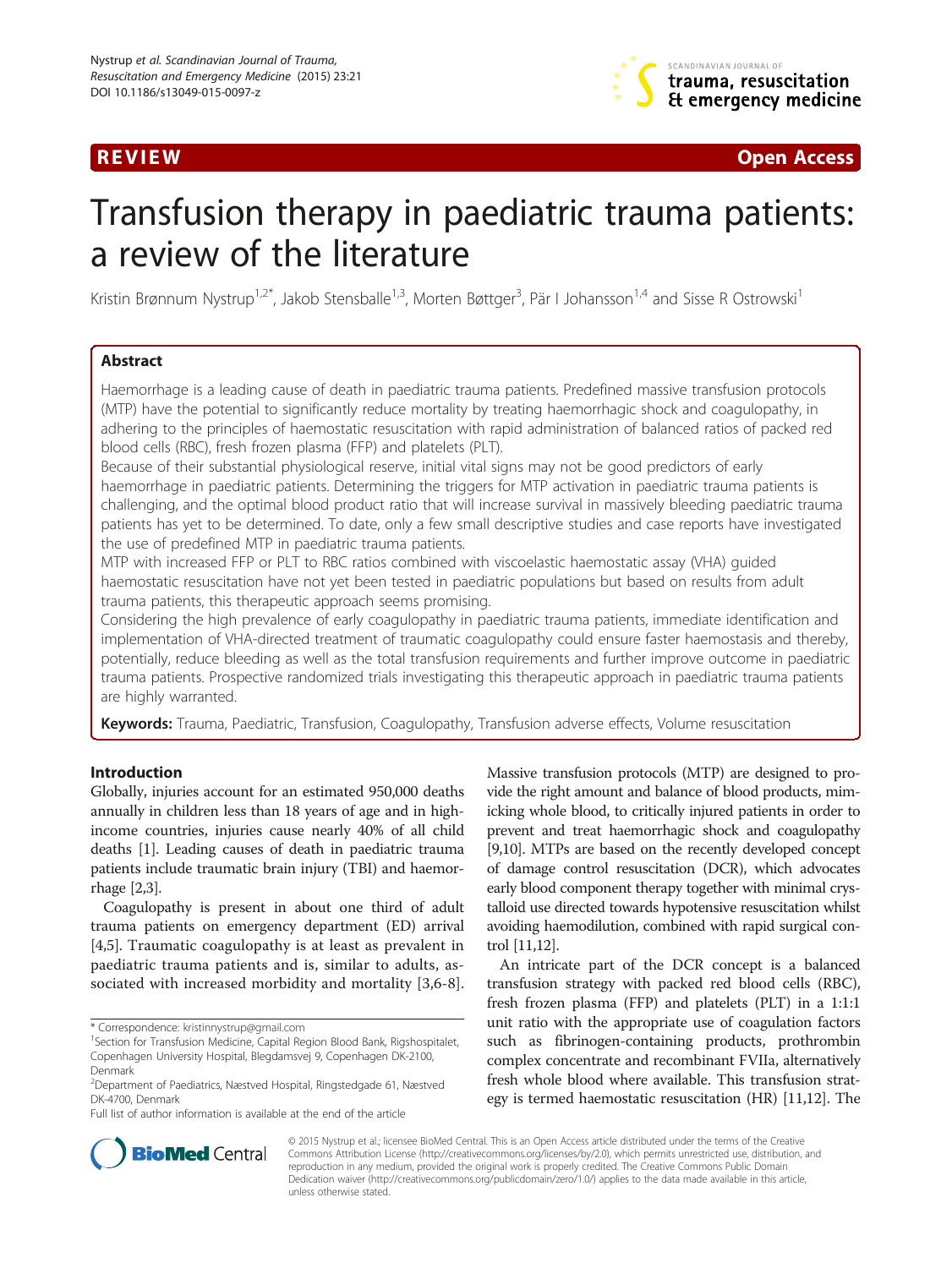purpose of the overall DCR concept is to alleviate the complications of hypoperfusion, acidosis, hypothermia and coagulopathy that often accompany substantial haemorrhage in patients with severe traumatic injuries [[11,13,14](#page-6-0)].

Early administration of predefined balanced ratios of RBC, FFP and PLT have been shown to be associated with improvements in patient outcome in adult trauma and non-trauma patients [\[15-18](#page-6-0)], though the optimal ratio of PLT and FFP to RBC is currently being investigated in a randomized controlled trial [[19\]](#page-6-0). As in adults, the optimal ratio for blood product administration in paediatric trauma patients in need of massive transfusion is unknown [\[20](#page-7-0)-[22\]](#page-7-0). There is an urgent need for evidence based guidelines on massive transfusion therapy for this population [[23,24\]](#page-7-0). The purpose of this review is to summarise the current evidence regarding transfusion therapy in massively bleeding paediatric trauma patients.

#### Special considerations in the paediatric trauma patient

Massive bleeding has historically been defined as the loss of one or more circulating blood volumes and in paediatric patients, all estimates of blood volume, volume loss and volume replacement are based on weight with children over the age of 3 months having an estimated blood volume of 70 ml/kg, and younger infants having an estimated 90 ml/kg [\[23](#page-7-0)-[25\]](#page-7-0).

The clinical signs and symptoms of hypovolaemia in children may vary from adults because of their substantial physiological reserve, and initial vital signs may not be good predictors of early haemorrhage. Children are able to maintain a normal blood pressure until a loss of more than 20% of their blood volume [[2](#page-6-0)[,20,25\]](#page-7-0). A narrow pulse pressure may be a more sensitive sign of hypovolaemia than tachycardia or systolic hypotension, and metabolic acidosis secondary to hypoperfusion and decreased urine output are additional indicators of hypovolaemia [\[25\]](#page-7-0). Like adults, large amounts of blood may be lost internally secondary to long bone fractures, retroperitoneal or abdominal trauma and, unique to children, substantial bleeding may occur due to closed head trauma [\[25](#page-7-0)].

Clinical monitoring should focus on perceived tissue oxygenation with continuous measurements of heart rate, pulse oximetry, arterial blood pressure and in massively bleeding patients, invasive monitoring should include repeated measurements of lactate and mixed venous oxygen saturation [[21](#page-7-0)]. Children are at least as capable as adults in their ability to compensate for lower haemoglobin concentrations with increased oxygen extraction and cardiac output [[26](#page-7-0)], despite their limited myocardial compliance [[21](#page-7-0)]. However, compared to adults, children have increased energy requirements resulting in higher tissue oxygen utilization [\[21\]](#page-7-0), and a transient increase in brain tissue oxygen tension after RBC transfusion has been found [[27](#page-7-0)], emphasizing the utility of RBC for increasing oxygen delivery to hypoxic tissues. In this study, the majority (70%) of the transfused RBC had been stored  $\leq 14$  days.

A specific level of blood loss or anaemia that triggers RBC transfusion has not yet been defined in paediatric patients [\[23,24\]](#page-7-0). A study done on haemodynamically stable, critically ill paediatric patients, the TRIPICU trial, showed no adverse effects when comparing a restrictive transfusion strategy initiated at a haemoglobin level of 7 g/dl to a transfusion threshold of 9.5 g/dl [\[28\]](#page-7-0). A specific anaemia threshold would be difficult to use as a trigger for MTP activation in the case of massive haemorrhage, because haemoglobin and haematocrit levels might not reveal significant anaemia until the patient had been volume resuscitated, making a precise estimate of lost blood volume difficult to ascertain based on these laboratory tests [[23,25](#page-7-0)].

# The paediatric haemostatic system – mature from 6 months of age

The haemostatic system is incompletely developed at birth and matures throughout infancy. Both full-term and preterm neonates are born with low levels of most procoagulant proteins including all the contact activation factors and vitamin K-dependent factors [[29\]](#page-7-0). Similarly, levels of the major anticoagulant proteins (tissue factor pathway inhibitor, antithrombin, protein C) are low at birth. The concentrations of these proteins remain low compared to adults until approximately 6 months of age [[29-31\]](#page-7-0). Neonatal platelet counts do not differ from that in adults, but neonatal fibrinogen is qualitatively dysfunctional existing in a foetal form until approximately 6 months to 1 year of age. Furthermore, plasminogen is both quantitatively and qualitatively different from that in adults until 6 months of age. This leads to reduced plasmin generation and fibrinolytic activity of infants [\[29](#page-7-0)]. The differences compared to adults are primarily quantitative [\[30](#page-7-0)], ensuring that neonates and infants have an overall balanced and efficient haemostasis, unless disrupted by critical illness [\[29](#page-7-0)]. Due to the reduced concentration of procoagulant proteins, it might be assumed that young infants are at higher risk of bleeding than adults, since this will prolong the prothrombin time (PT) and activated partial thromboplastin time (APTT). Relying on transfusion thresholds based on these standard plasma based coagulation tests could, however, lead to over transfusion of blood products such as FFP [\[32,33\]](#page-7-0). Functional viscoelastic assays analyzing whole blood may provide more accurate information since they evaluate the entire haemostatic process [[34\]](#page-7-0), as described later.

# Physiological predictors of adverse outcome

A high Injury Severity Score (ISS), shock [\[7](#page-6-0)[,35](#page-7-0)] and high base deficit [\[7](#page-6-0)[,36](#page-7-0)] on admission are all independent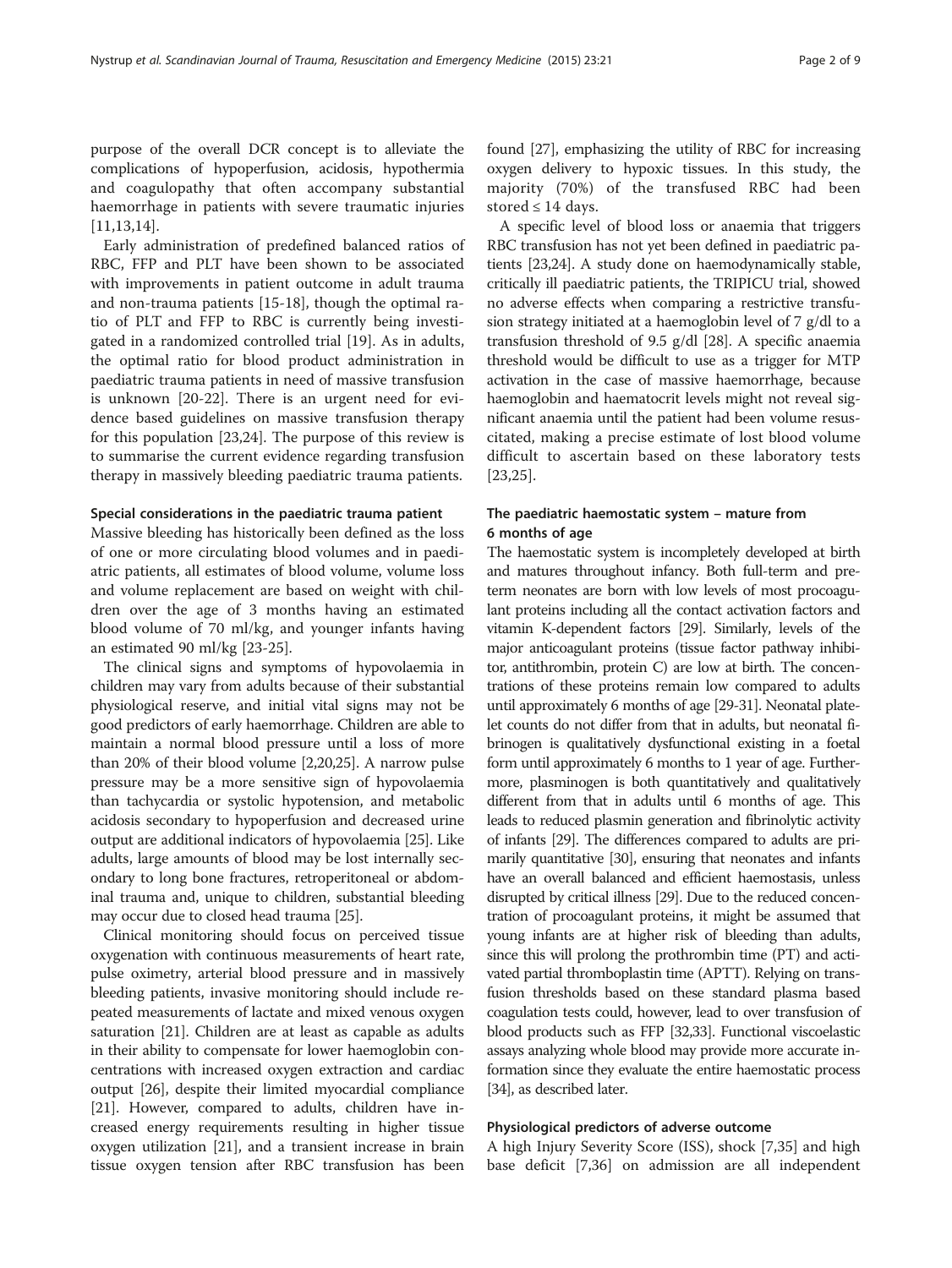predictors of increased mortality in the general paediatric trauma population.

Severe TBI is the leading cause of death in children over the age of 1 year, and since hypoxia and hypotension are major causes of secondary brain lesions that worsen outcome, initial resuscitation efforts should aim at minimizing the extent and duration of these conditions [[35](#page-7-0)]. Several investigators have confirmed that low Glasgow Coma Scale (GCS) score on admission is an independent predictor of mortality in paediatric patients with TBI [\[7](#page-6-0)[,22,35](#page-7-0)].

Patregnani et al. found that coagulopathy (international normalized ratio (INR)  $\geq$  1,5) on admission was common and associated with increased mortality in children with traumatic injuries, independent of the ISS [\[7](#page-6-0)]. The same association was shown by other investigators, who also found that the incidence of coagulopathy in paediatric trauma patients increased with higher ISS and in patients with TBI [\[6,](#page-6-0)[37](#page-7-0),[38](#page-7-0)]. Vavilala et al. found that the presence of coagulopathy (defined by increased fibrin degradation products) independently predicted poor outcome in children with isolated head injury [\[39\]](#page-7-0). Several mechanisms have been proposed to explain the coagulation abnormalities associated with TBI, which show a combination of both hypocoagulable and hypercoagulable states [[40](#page-7-0)]. It has also been hypothesized that the trauma causes local release of tissue factor from the injured neurons, which is associated with activation of the protein C pathway, thus triggering the release of anticoagulant mediators [[34,41](#page-7-0)].

Borgman et al. found both admission base deficit < 8 and INR > 1.8 to be independently associated with mortality, and proposed that a score based on these predictors of adverse outcome ("BIG" score: base deficit + [2.5  $\times$  INR] + [15 – GCS score]) may more accurately predict mortality in paediatric trauma patients than scoring systems currently in use [[42](#page-7-0)].

Measurements of admission base deficit are frequently used as markers of tissue hypoperfusion and shock. The prognostic value of lactate levels has not yet been defined in paediatric patients. Several investigators suggest using shock index (defined as heart rate/systolic blood pressure) as an indicator of tissue perfusion as it reflects both vascular and myocardial dysfunction [[43](#page-7-0),[44](#page-7-0)].

The presence of hypovolaemic shock in paediatric trauma patients with coinciding coagulopathy correlates well with data from adult trauma populations, where drivers of trauma-induced coagulopathy include acidosis as a result of hypovolaemic shock and consumption of coagulation factors secondary to local activation of the coagulation system after severe traumatic injury [\[34](#page-7-0),[45\]](#page-7-0). A distinct mechanism of trauma-induced coagulopathy involving activation of the anticoagulant protein C pathway, caused by tissue hypoperfusion [[41,45](#page-7-0)] has also been described, and recently high endogenous catecholamine levels and endothelial damage

have also been proposed to promote coagulopathy in trauma [[46-48](#page-7-0)].

# Massive transfusion protocols in paediatric trauma patients

Quick instigation of a balanced transfusion strategy with RBC, FFP and PLT in a 1:1:1 unit ratio combined with early, repeated coagulation monitoring and goal-directed transfusion therapy, are intricate parts of the HR concept as described above [\[10-12\]](#page-6-0). A restrictive use of crystalloids to decrease coagulopathy induced by haemodilution is also emphasized [\[10,11](#page-6-0)]. The adverse effects of haemodilution in children were described by Hussmann et al., who found that increased prehospital crystalloid volume replacement was associated with increased transfusion requirements, adversely affected coagulation (defined by a prolonged PT) and a tendency towards increased mortality and multi organ failure (MOF) rates [\[49\]](#page-7-0).

Resuscitation with appropriate volumes and blood products is critical because both anaemia and hypovolemia decrease oxygen delivery to the tissues [[21,25](#page-7-0)]. Besides containing fibrinogen, which is essential for clot formation, FFP is an excellent volume expander. So is RBC, and patients that require massive transfusion should therefore be given RBC and FFP as volume therapy to treat their hypovolemia causing hypoperfusion with ensuing oxygen debt and coagulation factor depletion, rather than crystalloids [\[16](#page-6-0)].

Studies in adult populations have shown that an increased ratio of PLT and FFP to RBC show an association with improved survival in massively bleeding trauma and non-trauma patients [[15](#page-6-0),[16](#page-6-0)[,50,51\]](#page-7-0). Nosanov et al. did not find the same association between increased FFP or PLT to RBC ratios and decreased mortality in massively transfused paediatric trauma patients [\[22\]](#page-7-0). This group defined massive transfusion as more than 50% of total blood volume lost within 24 hours. However, this 24 hour based definition of massive transfusion does not differentiate between patients with different bleeding dynamics in the hours after the trauma (massive initial bleeding versus later moderate, prolonged bleeding). Moreover, the study population was small (105 patients), low and heterogenous in their component ratios and all fatalities within the first 24 hours were excluded from the study, making the results susceptible to indication bias.

Use of warm fresh whole blood used in combat settings for adult patients with traumatic injuries have shown to be independently associated with improved 30-day survival [[52\]](#page-7-0). Manno et al. conducted a small randomized controlled study of 161 children undergoing open heart surgery with cardiopulmonary bypass, meeting postoperative transfusion requirements with either 24–48 hour old whole blood stored at 4 degrees Celcius or reconstituted whole blood (RBC/FFP/PLT).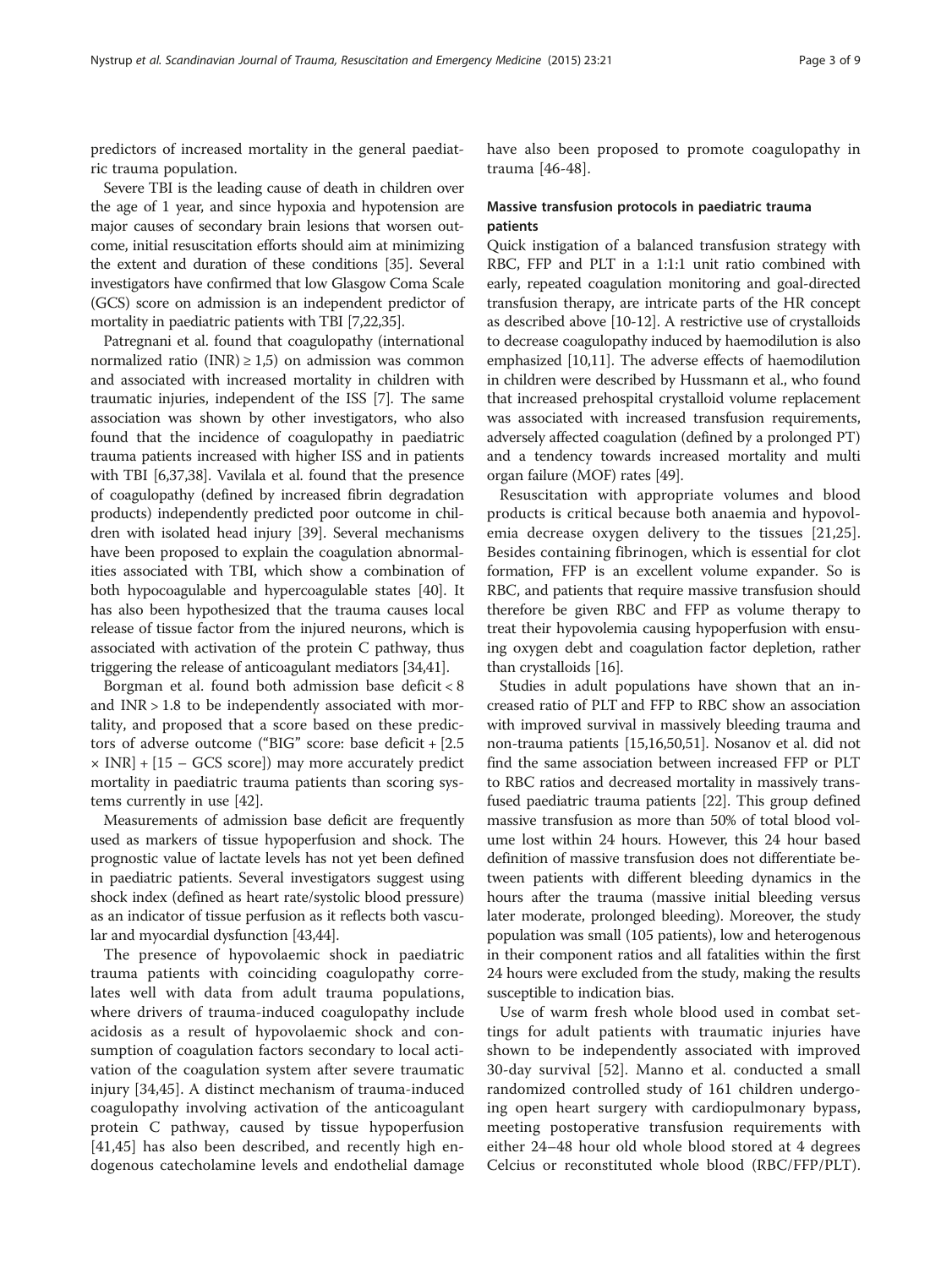They found that there was significantly less postoperative blood loss in the group receiving fresh whole blood, and ascribed this to better functioning platelets [[53](#page-7-0)]. Recently, refrigerated whole blood treated with pathogen reduction technology maintained in vitro haemostatic function for at least 10–14 days if stored appropriately at 4 degrees Celcius [[54\]](#page-7-0). Based on these data, whole blood could potentially be used as an alternative to reconstituted whole blood in trauma settings for haemostatic resuscitation, in centres that are able to handle and store it correctly. More investigation into the utility of whole blood in the emergency setting for paediatric resuscitation is warranted.

At present, only two single-centre studies and few case reports have documented their experiences with the use of a predefined MTP in paediatric patients (Table 1). Hendrickson et al. conducted a study comparing the outcomes of 53 patients receiving a predefined MTP with 49 historic controls. This MTP contained weightbased blood product "packages" with fixed balanced ratios of blood products. The intended ratio of FFP:RBC was 1:1, and every other package also contained apheresis platelets or cryoprecipitate units. Only 50 percent of the patients in the MTP group required massive transfusion (defined as > 70 ml/kg total blood products transfused). Massively transfused patients received twice the ratio of FFP:RBC as the historic controls (1:1.8 compared to 1:3.6). The group did not find a statistically significant reduction in mortality (38% vs. 23%,  $p = 0.35$ ) after MTP implementation when taking injury severity and coagulopathy (Table 1) into account in the multivariate analysis. Importantly, the majority of patients in both the pre-MTP and MTP group (80% vs. 72%) were found to have at least one abnormal coagulation value at presentation to the ED [\[3\]](#page-6-0).

Chidester et al. conducted a prospective study of 55 children, 22 of them received blood transfusions according to a MTP and 33 patients were transfused at physician discretion. Massive transfusion was at this institution defined as  $\geq 1$  blood volume transfused within 24 hours or half of a blood volume in 12 hours.

Even though the total number of blood products transfused was greater in the MTP group, the actual blood product ratio between the groups showed no statistically significant difference with a mean ratio FFP:RBC of 1:3 in both groups. Early coagulopathy (Table 1) was associated with MTP activation. No significant difference in mortality was found between the two groups (45% vs. 45%). However, they did find that the patients in the MTP group had a significantly higher ISS, and that 4 thromboembolic events occurred in the non-MTP group versus 0 in the MTP group, which the group attributed to under transfusion of the non-MTP group (Table 1) [[20](#page-7-0)].

Dressler et al. described the use of a MTP in the case of a 9-year old boy with severe intraoperative bleeding (>4 liters). They applied a blood product ratio of 4:4:5 units of RBC:FFP:PLT perioperatively and did not find signs of coagulopathy postoperatively [[55](#page-7-0)].

Pickett et al. described the use of a MTP consisting of 6:3:5 ratio of RBC:FFP:PLT for pre- and perioperative transfusion in a 15-year old boy with an estimated blood loss of 10 liters due to a gunshot wound to the chest. The patient did not present with or develop coagulopathy after resuscitation [[56\]](#page-7-0).

Paterson et al. presented the case of a 5-year old girl with severe intracranial bleeding due to an arteriovenous malformation, resulting in an estimated loss of more than 5–6 blood volumes. Their MTP, after the loss of 2 blood volumes with expected continued bleeding, consisted of RBC, FFP and PLT given in a ratio of 30:20:20 ml/kg (total 70 ml/kg) in each cycle. The patient survived and was admitted to the ICU with a normal postoperative coagulation profile [\[57\]](#page-7-0).

# Pro-haemostatics in paediatric trauma patients

The use of adjuvant haemostatic agents has not been systemically assessed in paediatric patients.

Thrombelastometry guided infusion of fibrinogen was described to successfully secure haemostasis in a small

Table 1 Studies evaluating the effect of a massive transfusion protocol in paediatric trauma patients

| Author                | No. | studv | Type of FFP:RBC ratio PLT:RBC ratio Mortality<br>high vs. low high vs. low |           | high vs. low                                                                           | <b>Comments</b>                                                                                                                               |
|-----------------------|-----|-------|----------------------------------------------------------------------------|-----------|----------------------------------------------------------------------------------------|-----------------------------------------------------------------------------------------------------------------------------------------------|
|                       |     |       |                                                                            |           | Hendrickson et al. [3] 102 RC vs. 1:1.8 vs. 1:3.6 1:6.7 vs. 1:5.9 38% vs. 23% (p=0.35) | The majority of pre-MTP (80%) and MTP (72%)<br>patients had at least one abnormal coagulation<br>value on presentation to the ED <sup>1</sup> |
| Chidester et al. [20] | 55  | PI    | $1:3$ vs. $1:3$                                                            | <b>NR</b> | 45% vs. 45% (p value<br>NR)                                                            | Early coagulopathy <sup>2</sup> initiated MTP. 4 thrombo-embolic<br>events in the non-MTP group vs. 0 in the MTP group                        |
| Dressler et al. [56]  |     | (ase  | 4:4                                                                        | 5:4       | <b>NA</b>                                                                              |                                                                                                                                               |
| Pickett et al. [57]   |     | Case  | 3:6                                                                        | 5:6       | <b>NA</b>                                                                              |                                                                                                                                               |
| Paterson et al. [58]  |     | Case  | 1:1.5                                                                      | 1:1.5     | <b>NA</b>                                                                              |                                                                                                                                               |

<sup>1</sup>Abnormal coagulation parameters defined as prothrombin time (PT) >15.9 sec, partial thromboplastin time (PTT) >42.1 sec, fibrinogen <180 mg/dl or platelets < 185 × 10<sup>9</sup>/l.<br><sup>2</sup>Early coagulopathy defined by a PTT > 36 s  $2$ Early coagulopathy defined by a PTT > 36 seconds.

RC: retrospective cohort; PI: prospective intervention; Case: case report; FFP: fresh frozen plasma; RBC: red blood cells; PLT: platelet concentrate; NR: not reported; NA: not applicable; MTP: massive transfusion protocol; ED: emergency department.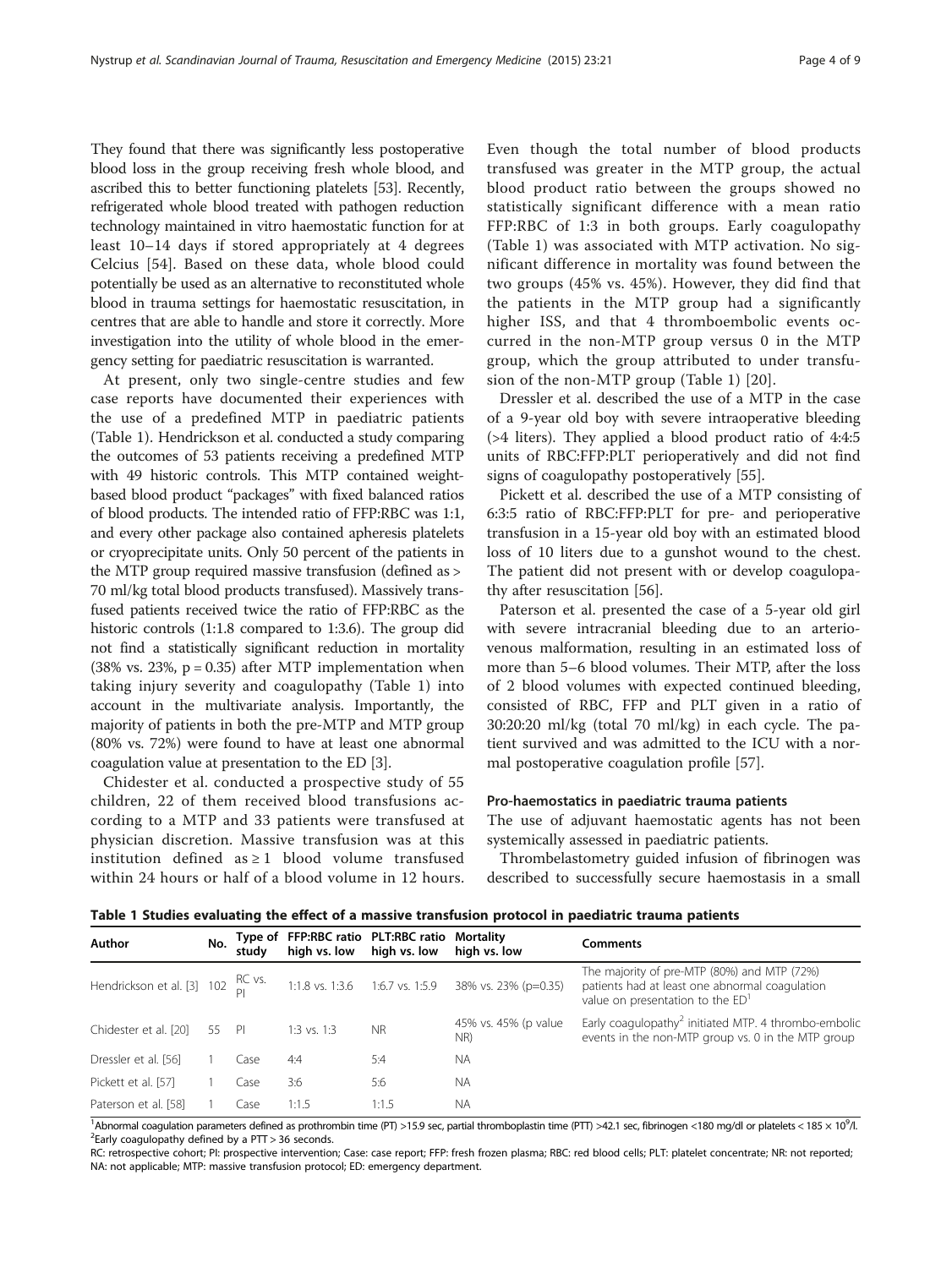study of nine massively bleeding children undergoing craniosynostosis as well as in a case report depicting a child with severe abdominal and pelvic injuries following blunt trauma [\[58,59](#page-7-0)].

The use of tranexamic acid in paediatric patients undergoing cardiac surgery was evaluated in a systemic review from 2012 including 8 studies (848 patients). Due to heterogeneous data including marked variability in dosage, the effects of tranexamic acid on postoperative morbidity and mortality could not be evaluated. Nor could potential side effects associated with the drug [[60\]](#page-7-0).

Recombinant factor VIIa (rFVIIa) has been a useful adjuvant to blood component therapy in achieving haemostasis in severely haemorrhaging neonatal and paediatric patients who did not have haemophilia [\[61,62](#page-7-0)], and case reports have described rapid correction of coagulopathy in headinjured children with rFVIIa [[63](#page-7-0)]. A retrospective study including 135 children who had received rFVIIa for off-label use, showed significantly decreased blood-product administration but also associated severe thromboembolic events in children who had received rFVIIa [\[64\]](#page-7-0).

Hence, more research is needed before these adjuvants can be utilized beyond their restricted use and their role in the treatment of bleeding paediatric trauma patients can be established.

# Colloid use in paediatric trauma patients

Haemodilution with large amounts of colloids may have negative effects on haemostasis [\[65,66\]](#page-7-0). Comparing the effects of hydroxyethyl starch (HES) and human albumin (HA) on coagulation by thrombelastography in children weighing 3–15 kg, Haas et al. found significantly more impaired coagulation after the use of HES [\[66](#page-7-0)]. Volume replacement with HA may be associated with increased mortality in trauma patients with TBI when compared to saline [[67](#page-8-0)]. Caution is therefore warranted, and colloids should not be used for volume replacement in the trauma setting given the high incidence of early coagulopathy and TBI in the paediatric trauma population [\[3,6,7](#page-6-0)].

### Coagulation monitoring

Coagulopathy in trauma has historically been described as multifactorial, attributed to acidemia and hypothermia combined with dilution and consumption of clotting factors and platelets secondary to fluid administration and bleeding [\[14](#page-6-0)]. An early acute traumatic coagulopathy induced by trauma and hypoperfusion (shock) was recently identified, as described above.

Early monitoring of coagulation is essential to identify coagulopathy, and this is routinely based on conventional plasma based coagulation tests such as PT, APTT, INR, fibrinogen and platelet count [\[68](#page-8-0)]. These plasmabased tests, however, only reflect the initiation of the haemostatic process and poorly correlate with clinically

relevant coagulopathies [\[69,70](#page-8-0)]. Moreover, several of them are imprecise in young children.

Viscoelastic haemostatic assays (VHA) such as Thrombelastography (TEG®)/thromboelastometry (ROTEM®) analyse the viscoelastic properties of whole blood, thereby reflecting the entire haemostatic process allowing for a more qualitative analysis of the individual cellular components and their interactions in haemostasis [\[70,71\]](#page-8-0). Inherent limitations to the interpretation of VHA results are, that the inhibitory effect of antithrombotic medications such as clopidogrel and aspirin on platelet aggregation can only be assessed using the TEG® Platelet Mapping assay. This assay has been used perioperatively to evaluate the activation of arachidonic acid and adenosine diphosphate pathways, specifically assessing the potential inhibition of those pathways by aspirin and clopidogrel [[72,73\]](#page-8-0).

The use of VHA in massively bleeding paediatric patients have not yet been firmly established.

Vogel et al. recently found that rapid TEG (rTEG) on admission was a useful real-time tool in assessing coagulopathy and directing haemostatic resuscitation in paediatric trauma patients. Furthermore, the admission rTEG was predictive of early transfusion requirements and correlated with outcome [\[74\]](#page-8-0). These results are in alignment with other investigators including our own group, where TEG® has been shown to reflect acute coagulopathy of trauma and predict morbidity and mortality in adult trauma patients [[75](#page-8-0)-[77](#page-8-0)]. A further advantage of applying TEG®/ROTEM® compared to standard plasma based tests is that they provide faster results [[33](#page-7-0)[,75\]](#page-8-0). Importantly, agespecific reference values exist for the use of TEG®/ ROTEM® in paediatric patients [\[32,](#page-7-0)[78](#page-8-0)]. From data based on 359 children aged 0 months to 16 years, an attempt to establish age-dependent reference values for ROTEM® assays revealed that children aged 0–3 months, despite showing prolonged standard plasma coagulation test results (prolonged PT and APTT), exhibited accelerated coagulation times compared to older children and adults, and a strong clot firmness within the range of adults. Lysis indices of < 85% were observed in nearly one third of all children less than 16 years of age without increased bleeding tendency [\[32\]](#page-7-0). Chan et. al did not find age-related differences in kaolin-activated TEG variables, and attributed this to the balanced maturational differences in coagulation factor levels and coagulation inhibitors in children. However, they did conclude that reference values depend on the specific analyzers and activators used [\[78\]](#page-8-0), since significant differences in R and K times have been found when using kaolin versus celite as an activator [\[79\]](#page-8-0).

Early identification and implementation of goal-directed treatment of traumatic coagulopathy could, potentially, improve outcome in trauma patients. Therefore, the use of VHA to assess coagulopathy and to guide blood transfusion therapy has been recommended in the recent European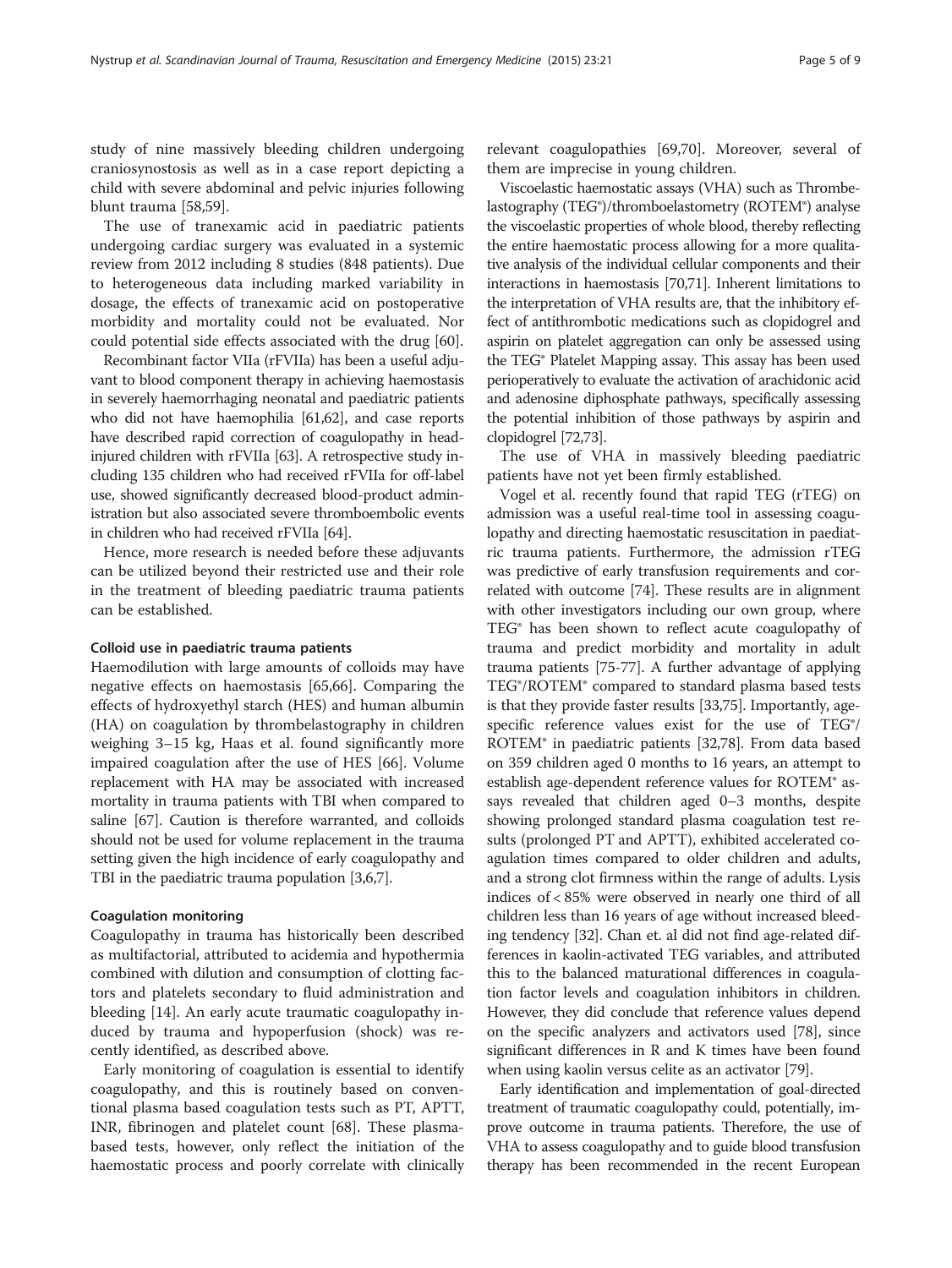guidelines regarding management of massively bleeding trauma patients [[68](#page-8-0)].

At our institution, both adult and paediatric patients with uncontrolled bleeding are treated with predefined transfusion packages, based on HR principles involving early administration of FFP (pre-thawed plasma is always available for immediate delivery) and PLT (whole blood derived platelet concentrate) [\[80\]](#page-8-0). The transfusion package encompasses five units of RBC, five units of FFP and two units of platelet concentrates for adults whereas for children, the recommended ratio is 20:20:10 ml/kg of RBC:FFP:PLT (Figure 1). Based on the results of real-time TEG® analyses, goal-directed treatment with specific blood products and pro-coagulant adjuvants (tranexamic acid, cryoprecipitate, fibrinogen) are administered according to protocol and expert opinion, basing interventions primarily on the clinical presentation of the patient together with the real time TEG® results. The implementation of this MTP has led to increased survival of massively bleeding adult patients at our institution [\[15](#page-6-0)[,80\]](#page-8-0), but results from paediatric data are still pending.

Romlin et al. found that the routine use of intraoperative ROTEM® in paediatric cardiac surgery to guide transfusions was associated with a reduced number of patients receiving transfusions, and that fewer patients in the study group received RBC and FFP, whereas more were transfused with platelet and fibrinogen concentrates [\[81\]](#page-8-0). A reduction in bleeding and in the number of patients requiring transfusion of FFP and PLT with VHA monitoring was confirmed by a meta-analysis on adult patients from the Cochrane institute [[82](#page-8-0)]. The ability of VHA guided HR to reduce the total number of blood products transfused is an important attribute, considering the possible adverse effects associated with transfusion therapy in critically ill children.

Risks associated with blood product transfusion in children Safety issues relating to the transfusion of blood products include infectious and non-infectious risks.

Transmission of infectious diseases are extremely rare, but children have a higher incidence of adverse reactions to transfusion of blood products than adults - and more than 80% of these are estimated to be caused by human errors [\[83](#page-8-0)]. Febrile non-haemolytic transfusion reaction is the most common reaction encountered, whereas acute haemolytic transfusion reactions due to AB0 incompatibility account for the vast majority of transfusion-related deaths [[21](#page-7-0)]. Moreover, transfusion of blood products can cause volume overload, electrolyte disturbances often with hypocalcemia and hyperkalemia as well as dilutional coagulopathy [[21\]](#page-7-0).

Pieracci et al. did a retrospective pilot study of 43 paediatric trauma patients. This group found that early RBC transfusion (<6 hours from admission) was associated with increased mortality, and that late RBC transfusion (≥6 hours from admission) was associated with an increased length of stay in the ICU and more ventilator days compared to nontransfused patients [[84](#page-8-0)]. However, only 30% of the early fatalities were due to exsanguination, central nervous system injury was the main cause of death. Similarly, Stone et al. identified an association between transfusion of RBC within the first 24 hours after admission and increased mortality, prolonged duration of mechanical ventilation and ICU admission in a larger retrospective study of paediatric trauma patients [\[85](#page-8-0)]. However, shock index and ISS were all significantly higher in the transfused group. Since both these studies were based on retrospective data, the results are likely to be influenced by indication bias given the differences in demographics of the groups being compared. A dose-dependent relationship between the number of RBC transfusions and mortality was observed by Kneyber et al. in critically ill paediatric ICU patients but interestingly, no correlation was found between the pre-transfusion haemoglobin concentration and mortality [[86](#page-8-0)].

Like that observed for RBC, plasma transfusions have also been found to be independently associated with an increased occurrence of new or progressive MOF,

|                                                                                                                        | Ongoing<br>bleeding |                    |                          |                    |                    |                      |  |  |
|------------------------------------------------------------------------------------------------------------------------|---------------------|--------------------|--------------------------|--------------------|--------------------|----------------------|--|--|
| <b>Clinical signs</b>                                                                                                  | <b>Stable</b>       | Tachycardia*       | Haemodynamic instability |                    |                    |                      |  |  |
| Blood loss                                                                                                             | $0-10$ ml/kg        | $10-20$ ml/kg      | $20 - 40$ ml/kg          | 1 BV lost          | 2 BV lost          | For every BV<br>lost |  |  |
| Crystalloid **                                                                                                         | $10$ ml/kg          | $\Omega$           | $\Omega$                 | $\Omega$           | $\Omega$           | $\Omega$             |  |  |
| <b>RBC</b>                                                                                                             | $\Omega$            | $10 \text{ ml/kg}$ | $20 \text{ ml/kg}$       | $20 \text{ ml/kg}$ | $20 \text{ ml/kg}$ | $20 \text{ ml/kg}$   |  |  |
| $FFP$ ***                                                                                                              | $\Omega$            | $10$ ml/kg         | $20 \text{ ml/kg}$       | $20 \text{ ml/kg}$ | $20 \text{ ml/kg}$ | $20 \text{ ml/kg}$   |  |  |
| Platelet concentrate                                                                                                   | $\Omega$            | $\Omega$           | $10$ ml/kg               | $10$ ml/kg         | $10 \text{ ml/kg}$ | $10 \text{ ml/kg}$   |  |  |
| TEG®/ROTEM®                                                                                                            | $\ddot{}$           | $\ddot{}$          | $\ddot{}$                | $+$                | ÷.                 | ÷                    |  |  |
| Cryoprecipitate, Fibrinogen, Tranexamic Acid etc. used goal-directed according to concurrent TEG®/ROTEM®<br>monitoring |                     |                    |                          |                    |                    |                      |  |  |

blood cells; FFP: fresh frozen plasma. \* Or narrowed pulse pressure or other signs of hypovolemia: \*\* No use of colloids (synthetic or natural): \*\*\* Thawed FFP is available ensuring early use.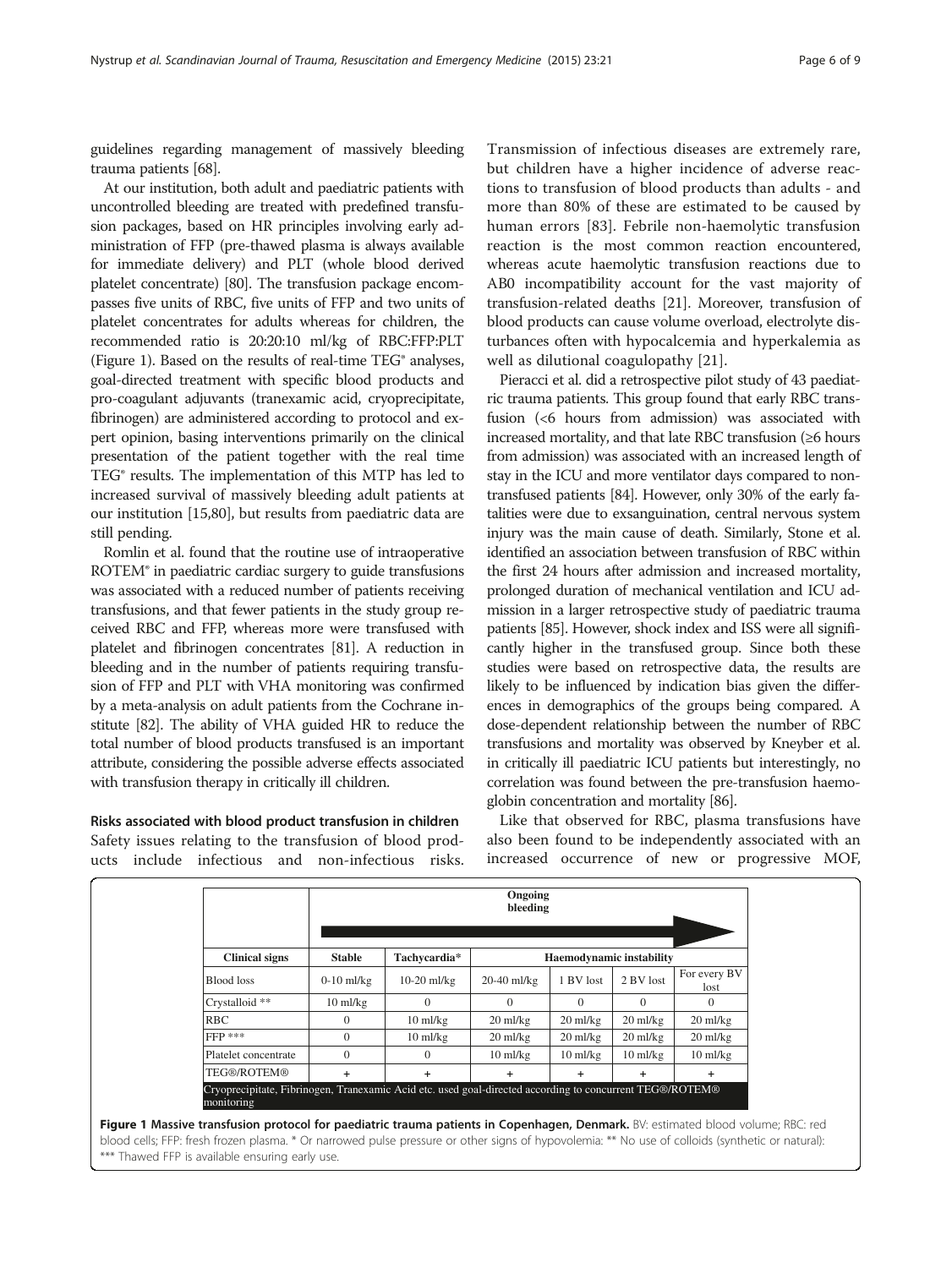<span id="page-6-0"></span>nosocomial infections and prolonged hospitalization of critically ill children [[87](#page-8-0)].

The results outlined above are all from descriptive, retrospective studies. This entails the risk of confounding by indication and no cause-effect relationship between blood product transfusion and increased morbidity or mortality can be firmly established using the results of these descriptive studies. In the TRIPICU trial, there was no change in mortality when being restrictive with RBC and only an insignificant reduction of nosocomiel infections from 25 to 20% in the restrictive group [\[28](#page-7-0)]. Transfusion of RBC stored for more than 14 days has, however, shown an association with increased incidence of multiple organ dysfunction and longer intensive care unit stays in critically ill children [[88,89\]](#page-8-0).

Considering the outlined possible risks of blood product administration, it should be noted that Cotton et al. found that implementing a predefined MTP actually reduced the incidence of MOF, infectious complications and the number of ventilator days in severely injured adult trauma patients [9]. Patients transfused according to the MTP also had reduced mortality. Though receiving more blood products intraoperatively, patients who were transfused according to the MTP had lower total transfusion requirements within the first 24 hours compared to controls [17], and this result is in alignment with Johansson et al. [[90](#page-8-0)]. These findings support the hypothesis that early and aggressive administration of FFP and PLT can improve haemostasis, reduce bleeding and subsequently improve outcome.

# Conclusions

Haemorrhage is a leading cause of death in paediatric trauma patients. Predefined MTP have the potential to significantly reduce mortality by treating haemorrhagic shock and coagulopathy, thereby ensuring adequate oxygen delivery and haemostasis in massively bleeding paediatric trauma patients, especially considering the high prevalence of early coagulopathy in this population. The triggers for MTP activation in paediatric trauma patients and the optimal blood product ratio that will increase survival in massively bleeding paediatric trauma patients still have to be determined. Despite not yet having been tested in paediatric populations, MTP with increased PLT to FFP to RBC ratios combined with VHA guided component therapy seem promising, based on results in adult patients. Prospective randomized trials investigating this therapeutic approach in paediatric trauma populations are highly warranted.

#### Competing interests

The authors declare that they have no competing interests.

#### Authors' contributions

KBN performed MEDLINE searches for relevant publications related to transfusion therapy in paediatric trauma patients, and by review of the searched articles decided which to include in collaboration with SRO. KBN

wrote the first draft of the manuscript and SRO contributed to the design of the manuscript. KBN and JS designed the tables and figures. All authors read, made critical revision and approved the final manuscript.

#### Author details

<sup>1</sup>Section for Transfusion Medicine, Capital Region Blood Bank, Rigshospitalet, Copenhagen University Hospital, Blegdamsvej 9, Copenhagen DK-2100, Denmark. <sup>2</sup>Department of Paediatrics, Næstved Hospital, Ringstedgade 61 Næstved DK-4700, Denmark. <sup>3</sup>Department of Anaesthesiology, Centre of Head and Orthopaedics, Rigshospitalet, Copenhagen University Hospital, Blegdamsvej 9, Copenhagen DK-2100, Denmark. <sup>4</sup>Department of Surgery, Division of Acute Care Surgery, Centre for Translational Injury Research (CeTIR), University of Texas Medical School at Houston, Houston, TX, USA.

#### Received: 30 November 2013 Accepted: 20 January 2015 Published online: 15 February 2015

#### References

- 1. Harvey A, Towner E, Peden M, Soori H, Bartolomeos K. Injury prevention and the attainment of child and adolescent health. Bull World Health Organ. 2009;87(5):390–4.
- 2. Avarello JT, Cantor RM. Pediatric major trauma: an approach to evaluation and management. Emerg Med Clin North Am. 2007;25(3):803–36.
- 3. Hendrickson JE, Shaz BH, Pereira G, Parker PM, Jessup P, Atwell F. Implementation of a pediatric trauma massive transfusion protocol: one institution's experience. Transfusion. 2012;52(6):1228–36.
- 4. Maegele M, Lefering R, Yucel N, Tjardes T, Rixen D, Paffrath T, et al. Early coagulopathy in multiple injury: an analysis from the German Trauma Registry on 8724 patients. Injury. 2007;38(3):298–304.
- 5. MacLeod JB, Lynn M, McKenney MG, Cohn SM, Murtha M. Early coagulopathy predicts mortality in trauma. J Trauma. 2003;55(1):39–44.
- 6. Hendrickson JE, Shaz BH, Pereira G, Atkins E, Johnson KK, Bao G, et al. Coagulopathy is prevalent and associated with adverse outcomes in transfused pediatric trauma patients. J Pediatr. 2012;160(2):204–9.
- 7. Patregnani JT, Borgman MA, Maegele M, Wade CE, Blackbourne LH, Spinella PC. Coagulopathy and shock on admission is associated with mortality for children with traumatic injuries at combat support hospitals. Pediatr Crit Care Med. 2012;13(3):273–7.
- 8. Niles SE, McLaughlin DF, Perkins JG, Wade CE, Li Y, Spinella PC, et al. Increased mortality associated with the early coagulopathy of trauma in combat casualties. J Trauma. 2008;64(6):1459–63. discussion 1463–1465.
- 9. Cotton BA, Au BK, Nunez TC, Gunter OL, Robertson AM, Young PP. Predefined massive transfusion protocols are associated with a reduction in organ failure and postinjury complications. J Trauma. 2009;66(1):41–8. discussion 48–49.
- 10. Johansson PI, Stensballe J, Ostrowski SR. Current management of massive hemorrhage in trauma. Scand J Trauma Resusc Emerg Med. 2012;20:47.
- 11. Spinella PC, Holcomb JB. Resuscitation and transfusion principles for traumatic hemorrhagic shock. Blood Rev. 2009;23(6):231–40.
- 12. Holcomb JB, Jenkins D, Rhee P, Johannigman J, Mahoney P, Mehta S, et al. Damage control resuscitation: directly addressing the early coagulopathy of trauma. J Trauma. 2007;62(2):307–10.
- 13. Lier H, Krep H, Schroeder S, Stuber F. Preconditions of hemostasis in trauma: a review. The influence of acidosis, hypocalcemia, anemia, and hypothermia on functional hemostasis in trauma. J Trauma. 2008;65(4):951–60.
- 14. Hess JR, Brohi K, Dutton RP, Hauser CJ, Holcomb JB, Kluger Y, et al. The coagulopathy of trauma: a review of mechanisms. J Trauma. 2008;65(4):748–54.
- 15. Johansson PI, Stensballe J. Effect of Haemostatic Control Resuscitation on mortality in massively bleeding patients: a before and after study. Vox Sang. 2009;96(2):111–8.
- 16. Holcomb JB, Wade CE, Michalek JE, Chisholm GB, Zarzabal LA, Schreiber MA, et al. Increased plasma and platelet to red blood cell ratios improves outcome in 466 massively transfused civilian trauma patients. Ann Surg. 2008;248(3):447–58.
- 17. Cotton BA, Gunter OL, Isbell J, Au BK, Robertson AM, Morris Jr JA, et al. Damage control hematology: the impact of a trauma exsanguination protocol on survival and blood product utilization. J Trauma. 2008;64(5):1177–82.
- 18. Johansson PI, Oliveri RS, Ostrowski SR. Hemostatic resuscitation with plasma and platelets in trauma. J Emerg Trauma Shock. 2012;5(2):120–5.
- 19. Baraniuk S, Tilley BC, Del Junco DJ, Fox EE, van Belle G, Wade CE, et al. Pragmatic Randomized Optimal Platelet and Plasma Ratios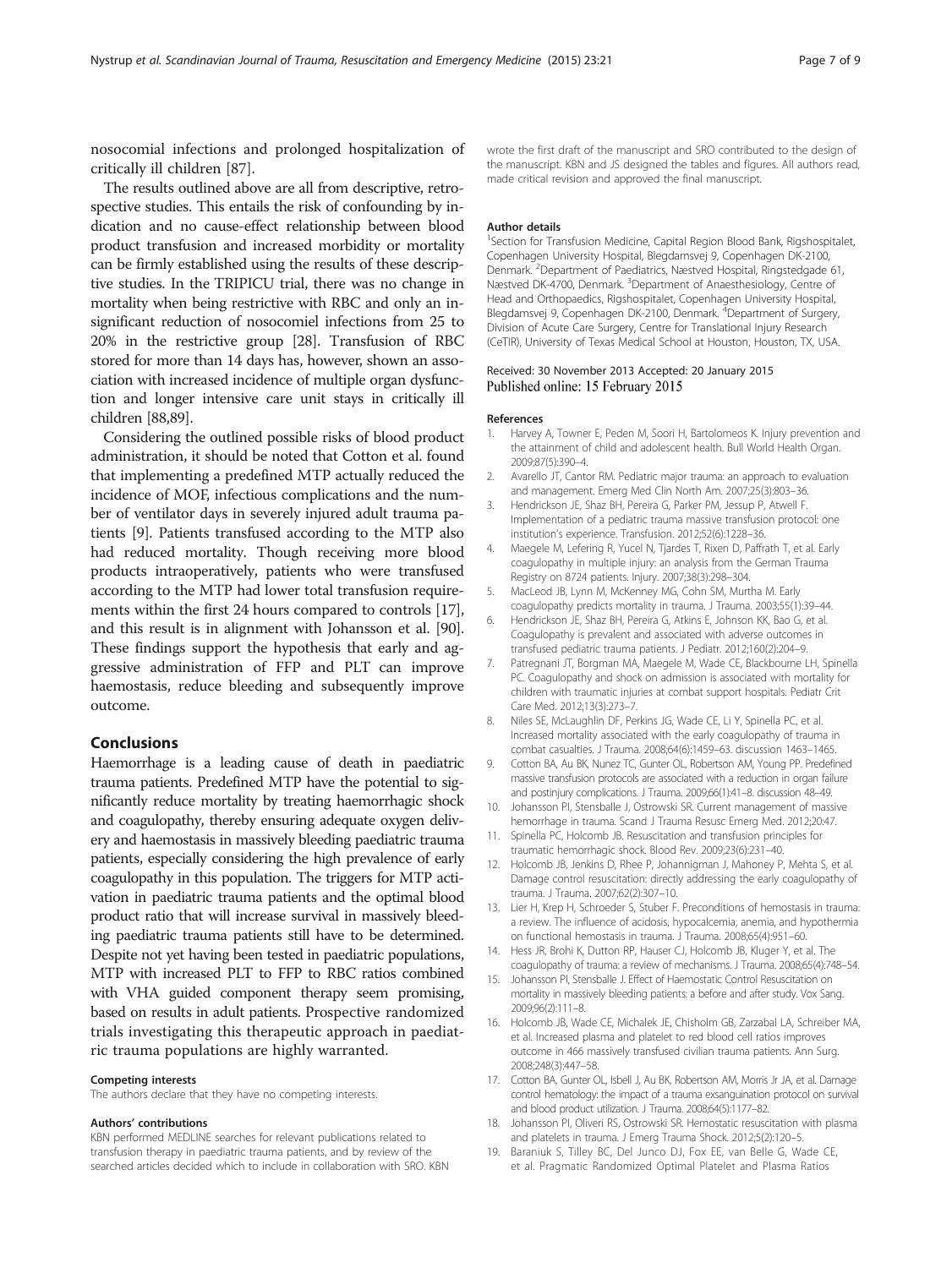<span id="page-7-0"></span>(PROPPR) Trial: Design, rationale and implementation. Injury. 2014;45 (9):1287–95.

- 20. Chidester SJ, Williams N, Wang W, Groner JI. A pediatric massive transfusion protocol. J Trauma Acute Care Surg. 2012;73(5):1273–7.
- 21. Istaphanous GK, Wheeler DS, Lisco SJ, Shander A. Red blood cell transfusion in critically ill children: a narrative review. Pediatr Crit Care Med. 2011;12(2):174–83.
- 22. Nosanov L, Inaba K, Okoye O, Resnick S, Upperman J, Shulman I, et al. The impact of blood product ratios in massively transfused pediatric trauma patients. Am J Surg. 2013;206(5):655–60.
- 23. Dehmer JJ, Adamson WT. Massive transfusion and blood product use in the pediatric trauma patient. Semin Pediatr Surg. 2010;19(4):286–91.
- 24. Diab YA, Wong EC, Luban NL. Massive transfusion in children and neonates. Br J Haematol. 2013;161(1):15–26.
- 25. Barcelona SL, Thompson AA, Coté CJ. Intraoperative pediatric blood transfusion therapy: a review of common issues. Part II: transfusion therapy, special considerations, and reduction of allogenic blood transfusions. Paediatr Anaesth. 2005;15(10):814–30.
- 26. van Iterson M, van der Waart FJ, Erdmann W, Trouwborst A. Systemic haemodynamics and oxygenation during haemodilution in children. Lancet. 1995;346(8983):1127–9.
- 27. Figaji AA, Zwane E, Kogels M, Fieggen AG, Argent AC, Le Roux PD, et al. The effect of blood transfusion on brain oxygenation in children with severe traumatic brain injury. Pediatr Crit Care Med. 2010;11(3):325–31.
- 28. Lacroix J, Hébert PC, Hutchison JS, Hume HA, Tucci M, Ducruet T, et al. Transfusion strategies for patients in pediatric intensive care units. N Engl J Med. 2007;356(16):1609–19.
- 29. Guzzetta NA, Miller BE. Principles of hemostasis in children: models and maturation. Paediatr Anaesth. 2011;21(1):3–9.
- 30. Lippi G, Franchini M, Montagnana M, Guidi GC. Coagulation testing in pediatric patients: the young are not just miniature adults. Semin Thromb Hemost. 2007;33(8):816–20.
- 31. Attard C, van der Straaten T, Karlaftis V, Monagle P, Ignjatovic V. Developmental hemostasis: age-specific differences in the levels of hemostatic proteins. J Thromb Haemost. 2013;11(10):1850–4.
- 32. Oswald E, Stalzer B, Heitz E, Weiss M, Schmugge M, Strasak A, et al. Thromboelastometry (ROTEM) in children: age-related reference ranges and correlations with standard coagulation tests. Br J Anaesth. 2010;105(6):827–35.
- 33. Haas T, Spielmann N, Mauch J, Madjdpour C, Speer O, Schmugge M, et al. Comparison of thromboelastometry (ROTEM) with standard plasmatic coagulation testing in paediatric surgery. Br J Anaesth. 2012;108(1):36–41.
- 34. Christiaans SC, Duhachek-Stapelman AL, Russell RT, Lisco SJ, Kerby JD, Pittet JF. Coagulopathy after severe pediatric trauma. Shock. 2014;41(6):476–90.
- 35. Ducrocq SC, Meyer PG, Orliaguet GA, Blanot S, Laurent-Vannier A, Renier D, et al. Epidemiology and early predictive factors of mortality and outcome in children with traumatic severe brain injury: Experience of a French pediatric trauma center. Pediatr Crit Care Med. 2006;7(5):461–7.
- 36. Jung J, Eo E, Ahn K, Noh H, Cheon Y. Initial base deficit as predictors for mortality and transfusion requirement in the severe pediatric trauma except brain injury. Pediatr Emerg Care. 2009;25(9):579–81.
- 37. Whittaker B, Christiaans SC, Altice JL, Chen MK, Bartolucci AA, Morgan CJ, et al. Early coagulopathy is an independent predictor of mortality in children after severe trauma. Shock. 2013;39(5):421–6.
- 38. Talving P, Lustenberger T, Lam L, Inaba K, Mohseni S, Plurad D, et al. Coagulopathy after isolated severe traumatic brain injury in children. J Trauma. 2011;71(5):1205–10.
- 39. Vavilala MS, Dunbar PJ, Rivara FP, Lam AM. Coagulopathy predicts poor outcome following head injury in children less than 16 years of age. J Neurosurg Anesthesiol. 2001;13(1):13–8.
- 40. Harhangi BS, Kompanje EJ, Leebeek FW, Maas AI. Coagulation disorders after traumatic brain injury. Acta Neurochir. 2008;150(2):165–75.
- 41. Cohen MJ, Call M, Nelson M, Calfee CS, Esmon CT, Brohi K, et al. Critical role of activated protein C in early coagulopathy and later organ failure, infection and death in trauma patients. Ann Surg. 2012;255(2):379–85.
- 42. Borgman MA, Maegele M, Wade CE, Blackbourne LH, Spinella PC. Pediatric trauma BIG score: predicting mortality in children after military and civilian trauma. Pediatrics. 2011;127(4):e892–7.
- 43. Rousseaux J, Grandbastien B, Dorkenoo A, Lampin ME, Leteurtre S, Leclerc F. Prognostic value of shock index in children with septic shock. Pediatr Emerg Care. 2013;29(10):1055–9.
- 44. Birkhahn RH, Gaeta TJ, Terry D, Bove JJ, Tloczkowski J. Shock index in diagnosing early acute hypovolemia. Am J Emerg Med. 2005;23:323–6.
- 45. Brohi K, Cohen MJ, Ganter MT, Matthay MA, Mackersie RC, Pittet JF. Acute traumatic coagulopathy: initiated by hypoperfusion: modulated through the protein C pathway? Ann Surg. 2007;245(5):812–8.
- 46. Johansson PI, Stensballe J, Rasmussen LS, Ostrowski SR. A high admission syndecan-1 level, a marker of endothelial glycocalyx degradation, is associated with inflammation, protein C depletion, fibrinolysis, and increased mortality in trauma patients. Ann Surg. 2011;254(2):194–200.
- 47. Johansson PI, Stensballe J, Rasmussen LS, Ostrowski SR. High circulating adrenaline levels at admission predict increased mortality after trauma. J Trauma Acute Care Surg. 2012;72(2):428–36.
- 48. Ostrowski SR, Sørensen AM, Larsen CF, Johansson PI. Thrombelastography and biomarker profiles in acute coagulopathy of trauma: a prospective study. Scand J Trauma Resusc Emerg Med. 2011;19:64.
- 49. Hussmann B, Lefering R, Kauther MD, Ruchholtz S, Moldzio P, Lendemans S. Influence of prehospital volume replacement on outcome in polytraumatized children. Crit Care. 2012; 16(5):R201 [Epub ahead of print].
- 50. del Junco DJ, Holcomb JB, Fox EE, Brasel KJ, Phelan HA, Bulger EM, et al. Resuscitate early with plasma and platelets or balance blood products gradually: findings from the PROMMTT study. J Trauma Acute Care Surg. 2013;75(1 Suppl 1):S24–30.
- 51. Johansson PI, Sørensen AM, Larsen CF, Windeløv NA, Stensballe J, Perner A, et al. Low hemorrhage-related mortality in trauma patients in a Level I trauma center employing transfusion packages and early thromboelastography-directed hemostatic resuscitation with plasma and platelets. Transfusion 2013, doi: 10.1111/trf.12214 [Epub ahead of print].
- 52. Spinella PC, Borgman MA, Azarow KS. Pediatric trauma in an austere combat environment. Crit Care Med. 2008;36(7 Suppl):S293–6.
- 53. Manno CS, Hedberg KW, Kim HC, Bunin GR, Nicolson S, Jobes D, et al. Comparison of the hemostatic effects of fresh whole blood, stored whole blood, and components after open heart surgery in children. Blood. 1991;77(5):930–6.
- 54. Pidcoke HF, McFaul SJ, Ramasubramanian AK, Parida BK, Mora AG, Fedyk CG, et al. Primary hemostatic capacity of whole blood: a comprehensive analysis of pathogen reduction and refrigeration effects over time. Transfusion. 2013;53 Suppl 1:S137–49.
- 55. Dressler AM, Finck CM, Carroll CL, Bonanni CC, Spinella PC. Use of a massive transfusion protocol with hemostatic resuscitation for severe intraoperative bleeding in a child. J Pediatr Surg. 2010;45(7):1530–3.
- 56. Pickett PM, Tripi PA. Massive transfusion protocol in pediatric trauma. Int Anesthesiol Clin. 2011;49(2):62–7.
- 57. Paterson NA. Validation of a theoretically derived model for the management of massive blood loss in pediatric patients – a case report. Paediatr Anaesth. 2009;19(5):535–40.
- 58. Haas T, Fries D, Velik-Salchner C, Oswald E, Innerhofer P. Fibrinogen in craniosynostosis surgery. Anesth Analg. 2008;106(3):725–31.
- 59. Ziegler B, Schimke C, Marchet P, Stögermüller B, Schöchl H, Solomon C. Severe pediatric blunt trauma - successful ROTEM-guided hemostatic therapy with fibrinogen concentrate and no administration of fresh frozen plasma or platelets. Clin Appl Thromb Hemost. 2013;19(4):453–9.
- 60. Faraoni D, Willems A, Melot C, De Hert S, Van der Linden P. Efficacy of tranexamic acid in paediatric cardiac surgery: a systematic review and meta-analysis. Eur J Cardiothorac Surg. 2012;42(5):781–6.
- 61. Brady KM, Easley RB, Tobias JD. Recombinant activated factor VII (rFVIIa) treatment in infants with hemorrhage. Paediatr Anaesth. 2006;16(10):1042–6.
- 62. McQuilten ZK, Barnes C, Zatta A, Phillips LE. Off-label use of recombinant factor VIIa in pediatric patients. Pediatrics. 2012;129(6):e1533–40.
- 63. Morenski JD, Tobias JD, Jimenez DF. Recombinant activated factor VII for cerebral injury-induced coagulopathy in pediatric patients. Report of three cases and review of the literature. J Neurosurg. 2003;98(3):611–6.
- 64. Alten JA, Benner K, Green K, Toole B, Tofil NM, Winkler MK. Pediatric offlabel use of recombinant factor VIIa. Pediatrics. 2009;123(3):1066–72.
- 65. Bailey AG, McNaull PP, Jooste E, Tuchman JB. Perioperative crystalloid and colloid fluid management in children: where are we and how did we get here? Anesth Analg. 2010;110(2):375–90.
- 66. Haas T, Mauch J, Weiss M, Schmugge M. Management of Dilutional Coagulopathy during Pediatric Major Surgery. Transfus Med Hemother. 2012;39(2):114–9.